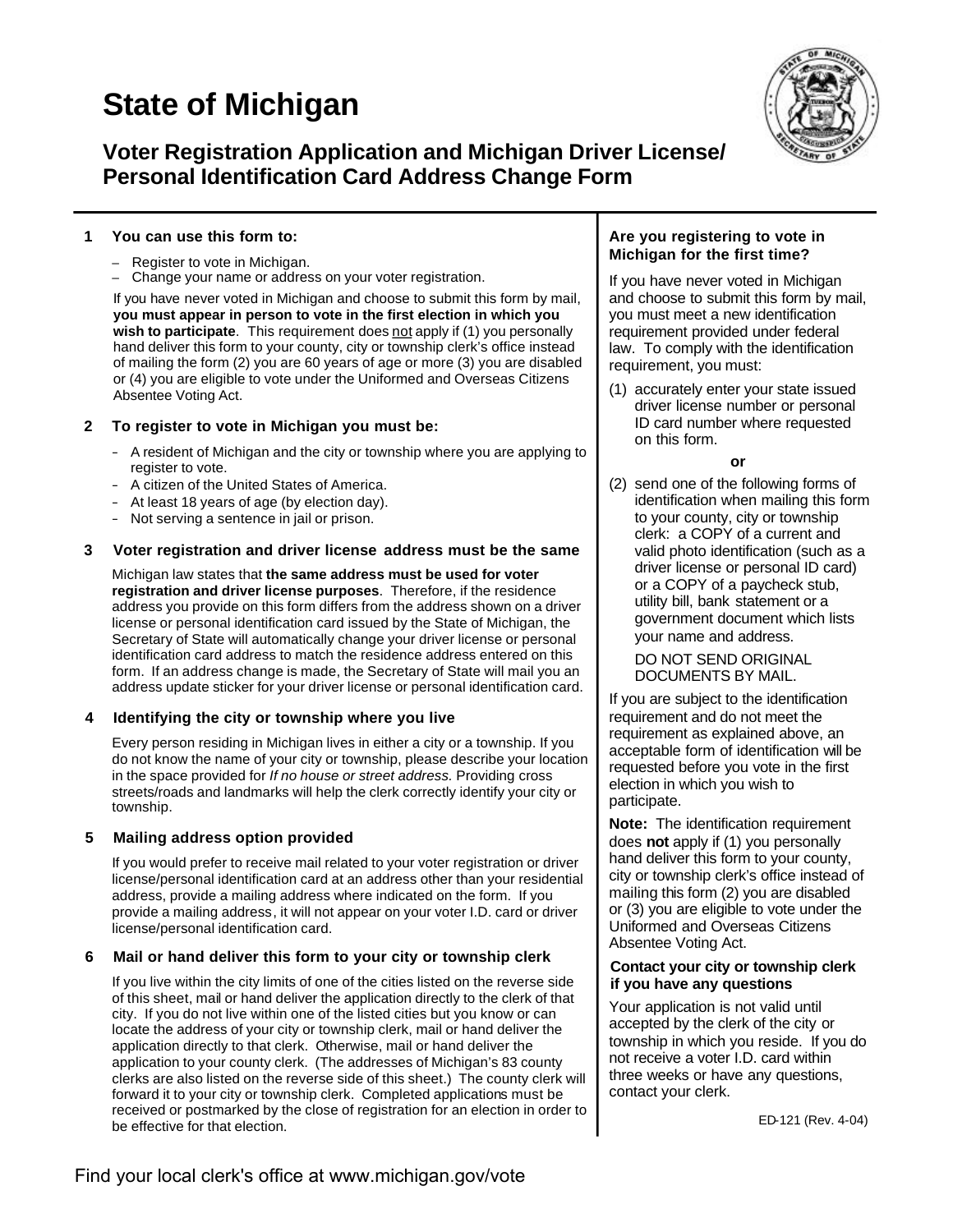If you know or can locate the correct address, mail your application directly to your city or township clerk. Otherwise, mail this form to your county clerk, who will forward it.

**Selected City Clerks' Addresses** You must live within the city limits to use a city clerk's address.

**Ann Arbor** 301 E Huron St., Ann Arbor 48107-8647 **Battle Creek** 10 N. Division St. Room 111, Battle Creek 49014 **Bay City** 301 Washington Ave., Bay City 48708-5866 **Dearborn** 16901 Michigan Ave. Suite 11, Dearborn 48126-3586 **Detroit** 2978 W. Grand Blvd., Detroit 48202-3069 **Dearborn Heights** 6045 Fenton, Dearborn Heights 48127-3294 **East Lansing** 410 Abbott Rd., E. Lansing 48823-3388 **Farmington Hills** 31555 W. Eleven Mile Rd., Farmington Hills 48336-1165 **Flint** 1101 S. Saginaw, Flint 48502-1416 **Grand Rapids** 300 Monroe Ave., NW, Grand Rapids 49503-2281 **Hamtramck** 3401 Evaline St., Hamtramck 48212 **Kalamazoo** 241 W. South St., Kalamazoo 49007-4796 **Lansing** 124 W. Michigan, Lansing 48933-1694 **Lincoln Park** 1355 Southfield Rd., Lincoln Park 48146-2380 **Livonia** 33000 Civic Center Dr., Livonia 48154-3097 **Pontiac** 47450 Woodward, Pontiac 48342-2271 **Roseville** P.O. Box 290, Roseville 48066-0290 **Royal Oak** 211 Williamst St., Royal Oak 48068-0064 **Saginaw** 1315 S. Washington, Saginaw 48601-2599 **St. Clair Shores** 27600 Jefferson Cr. Dr., St. Clair Shores 48081-2093 **Southfield** 26000 Evergreen Rd. PO Box 2055, Southfield 48076-4453 **Sterling Heights** 40555 Utica Rd., PO Box 8009, Sterling Heights 48311-8009 **Taylor** 23555 Goddard, Taylor 48180-4117 **Troy** 500 W. Big Beaver, Troy 48084-5285 **Warren** One City Square Suite 205, Warren 48093-2393 **Westland** 36300 Warren Rd., Westland 48185-22016 **Wyoming** 1155 28th St. SW, Wyoming 49509-2825

**County Clerks' Addresses**  Use if you cannot locate your city or township clerk

**Alcona** 106 5th St., P. O. Box 308, Harrisville 48740-0308 **Alger** 101 Court St. PO Box 538, Munising 49862-1196 **Allegan** 113 Chestnut St., Allegan 49010-1350 **Alpena** 720 Chisholm St., Alpena 49707-2488 **Antrim** P.O. Box 520, Bellaire 49615-0520 **Arenac** 120 N Grove PO Box 747, Standish 48658-0747 **Baraga** 2 S Main St., L'anse 49946-1026 **Barry** 220 W. State St., Hastings 49058-1462 **Bay** 515 Center St. Suite 101, Bay City 48708-4280 **Benzie** 448 Court Place, Beulah 49617-9518 **Berrien** 811 Port St., St. Joseph 49085-1198 **Branch** 31 Division St., Coldwater 49036-1990 **Calhoun** 315 W. Green St., Marshall 49068-1585 **Cass** 120 N Broadway, Cassopolis 49031-0355 **Charlevoix** 203 Antrim St., Charlevoix 49720-1397 **Cheboygan** 870 S Main St. PO Box 70, Cheboygan 49721-0070 **Chippewa** 319 Court St., Sault Ste Marie 49783-2194 **Clare** 225 W Main St. PO Box 438, Harrison 48625-0438 **Clinton** 100 E. State St. Ste 2600, St. Johns 48879 **Crawford** 200 W. Michigan, Grayling 49738-1798 **Delta** 310 Ludington St., Escanaba 49829-4057 **Dickinson** 705 S Stephenson PO Box 609, Iron Mountain 49801-0609 **Eaton** 1045 Independence Blvd., Charlotte 48813-1095

**Emmet** 200 Division St., Petoskey 49770-2444 **Genesee** 1101 Beach St., Flint 48502-1428 **Gladwin** 401 W. Cedar Ave., Gladwin 49624-2088 **Gogebic** 200 N. Moore, Bessemer 49911-1052 **Grand Traverse** 400 Boardman Ave., Traverse City 49684-2577 **Gratiot** 214 E. Center, Suite 16, Ithaca 48847-1446 **Hillsdale** 29 N. Howell St., Hillsdale 49242-1698 **Houghton** 401 E. Houghton Ave., Houghton 49931-2099 **Huron** 250 E. Huron Ave., Bad Axe 48413-1386 **Ingham** P.O. Box 179, Mason 48854-0179 **Ionia** 100 Main St., Ionia 48846-1697 **Iosco** P.O. Box 838, Tawas City 48764-0838 **Iron** 2 S 6th St., Crystal Falls 49920-1495 **Isabella** 200 N. Main St., Mt Pleasant 48858-2393 **Jackson** 312 S. Jackson St., Jackson 49201-1315 **Kalamazoo** 201 W. Kalamazoo Ave., Kalamazoo 49007-3777 **Kalkaska** 605 N. Birch St., Kalkaska 49646-8414 **Kent** 300 Monroe NW., Grand Rapids 49503-2288 **Keweenaw** 5095 4th St., Eagle River 49950-9624 **Lake** 800 Tenth St. - Suite 200, Baldwin 49304-7971 **Lapeer** 255 Clay St., Lapeer 48446-2298 **Leelanau** 8527 E Government Ctr Dr Ste 103, Suttons Bay 49682 **Lenawee** 425 N. Main St., Adrian 49221-2198 **Livingston** 200 E. Grand River, Howell 48843-2399 **Luce** 407 W. Harrie St., Newberry 49868-1299 **Mackinac** 100 S. Marley St. Room 10, St. Ignace 49781-1491 **Macomb** 40 N. Main St., Mt Clemens 48043-5661 **Manistee** 415 3rd St., Manistee 49660-1606 **Marquette** 234 W. Baraga Ave., Marquette 49855-4782 **Mason** 304 E. Ludington Ave., Ludington 49431-2121 **Mecosta** 400 Elm St., Big Rapids 49307-1849 **Menominee** 839 10th Ave., Menominee 49858-3000 **Midland** 220 W. Ellsworth St., Midland 48640-5194 **Missaukee** 111 S Canal St PO Box 800, Lake City 49651-0800 **Monroe** 106 E. 1st. St., Monroe 48161-2185 **Montcalm** 211 W Main St PO Box 368, Stanton 48888-0368 **Montmorency** 12265 M-32 W PO Box 789, Atlanta 49709-0789 **Muskegon** 990 Terrace St., Muskegon 49442-3378 **Newaygo** 1087 Newell PO Box 885, White Cloud 49349-0885 **Oakland** 1200 N. Telegraph Bldg 12E, Pontiac 48341-0413 **Oceana** 100 State St., Suite 1, Hart 49420 **Ogemaw** 806 W. Houghton Ave., West Branch 48661-1215 **Ontonagon** 725 Greenland Rd., Ontonagon 49953-1492 **Osceola** 301 W. Upton, Reed City 49677-1149 **Oscoda** 311 Morenci Ave. PO Box 399, Mio 48647-0399 **Otsego** 225 W. Main St., Gaylord 49735-1393 **Ottawa** 12220 Fillmore St., Room 130, West Olive 49460-8986 **Presque Isle** P.O. Box 110, Rogers City 49779-0110 **Roscommon** 500 Lake St., Roscommon 48653 **Saginaw** 111 S. Michigan, Saginaw 48602-2086 **Sanilac** 60 W. Sanilac, Sandusky 48471-1094 **Schoolcraft** 300 Walnut, Manistique 49854-1487 **Shiawassee** 208 N. Shiawassee, Corunna 48817-1491 **St. Clair** 201 McMorran Blvd., Port Huron 48060-4082 **St. Joseph** 125 W Main St PO Box 189, Centreville 49032-0189 **Tuscola** 440 N. State St., Caro 48723-1592 **Van Buren** 212 Paw Paw, Paw Paw 49079-1496 **Washtenaw** 200 N Main St, Ann Arbor 48104-1413 **Wayne** 2 Woodward Ave, Room 502, Detroit 48226-3463 **Wexford** 437 E. Division, Cadillac 49601-1905

Find your local clerk's office at [www.michigan.gov/vote](http://www.michigan.gov/vote)